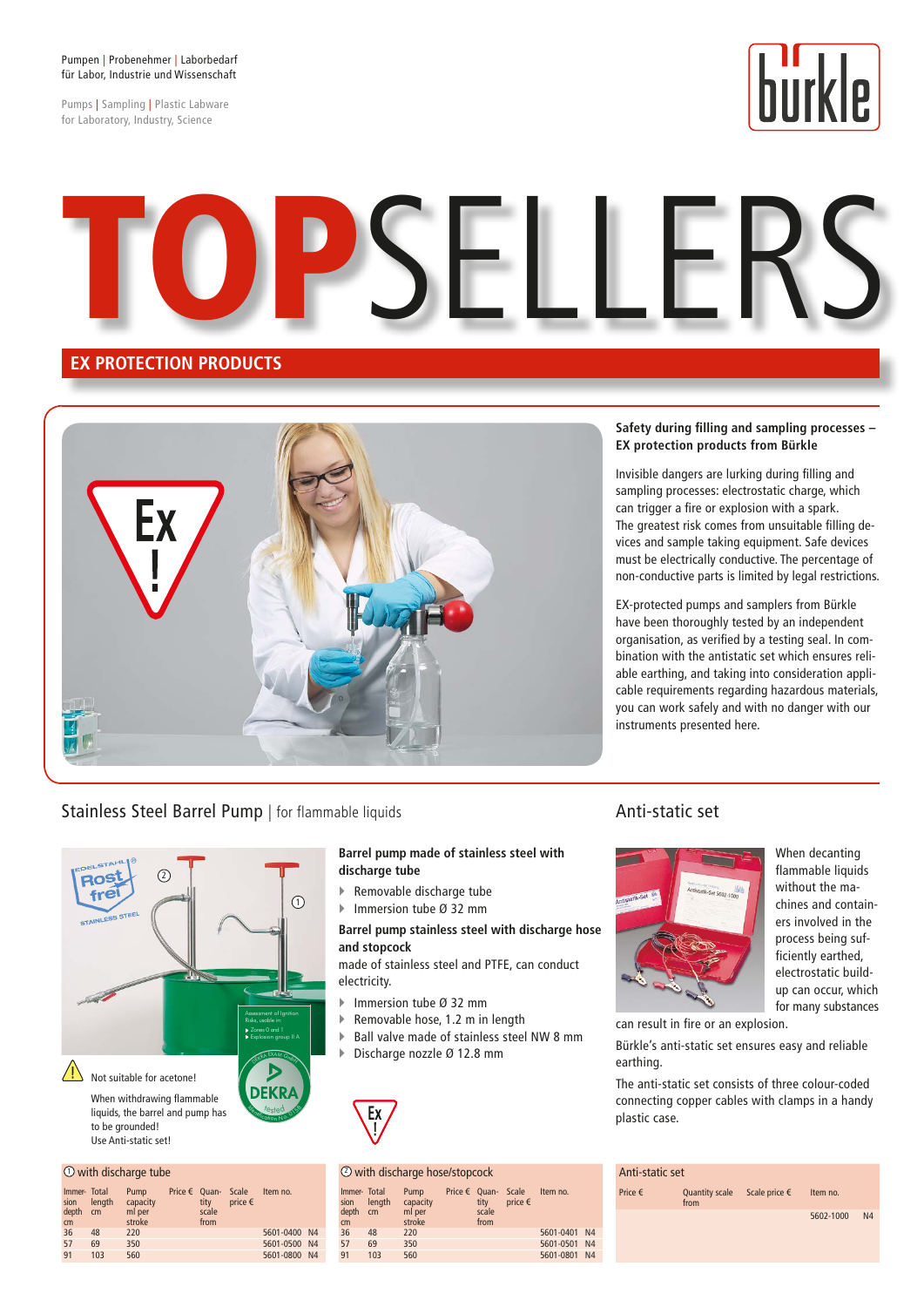# **TOPSELLERS**





The Mini solvent pump is a high-quality hand pump for small containers such as bottles, canisters and tanks up to about 5 litres. For reliable filling and dosing of solvents and readily flammable liquids. All parts of this hand pump in contact with medium are manufactured from high-quality and inert materials PTFE and stainless steel (1.4301, 1.4404), which feature excellent chemical resistance. The Mini solvent pump is therefore especially well suited for use with high-purity liquids and readily Material Connector thread Price € Item no.<br>
Stainless steel/PTFE GL45 GL45 CH45 Stainless steel/PTFE 6 603-4000 GL 45 6603-4000 GL 45

flammable media such as acetone, isopropanol, ethanol and methanol, etc.

- ▶ Ideal for 1-5 l containers
- Connecting thread GL 45
- Adapter available as accessory for S 40, GL 38 and GL 32
- ` Parts in contact with medium made of PTFE and stainless steel (1.4301, 1.4404)
- PTFE hose (6x8 mm) 0.4 m
- ` Including grounding cable 2 m

**hiirkle** 

# Solvent pump hand operated

Hand-operated solvent pump for contamination-free removal of organic solvents and flavouring agents. For containers up to 60 l. The pump is gas-tight and completely sealable with two ball valves.

- ` Medium-contacting parts: stainless steel (1.4301)/PTFE
- $\triangleright$  When withdrawing flammable liquids, the barrel and pump has to be grounded! Use Anti-static set!

|                    | Solvent pump for tin-foil ca-<br>nisters fits on pull-out spouts |    |  |
|--------------------|------------------------------------------------------------------|----|--|
|                    |                                                                  | ΕX |  |
| Immersion depth cm | Price $\epsilon$<br>Item no.                                     |    |  |



| <b>Version</b>             | Pump capacity approx.<br>l/min | Connector thread    | Immersion depth cm | Price $\epsilon$ | Item no.  |                |
|----------------------------|--------------------------------|---------------------|--------------------|------------------|-----------|----------------|
| Hand-operated solvent pump | 10                             | $2"$ fine           | max. 60            |                  | 5603-1000 | N <sub>4</sub> |
| for tin-foil canisters     | 10                             | for pull-out spouts | max. 60            |                  | 5603-2000 | N <sub>4</sub> |

# Solvent pump foot operated

For filling off high-purity liquids. All parts coming into contact with the media are made of stainless steel and FPM. The barrel screw joint and stopcock provide a hermetic seal between the container and the pump.

 $\triangleright$  Rigid discharge tube with stainless steel/PTFE

stopcock

- $\triangleright$  Stepless adjustment of immersion tube length
- $\blacktriangleright$  For barrels up to 220 liters
- $\triangleright$  Barrel screw joints for commercially available barrels as accessories
- $\triangleright$  Clip connection for fast plugging and unplugging of the air hose

| $\overline{F_X}$ |                                                                                                                                                          |
|------------------|----------------------------------------------------------------------------------------------------------------------------------------------------------|
|                  | Assessment of Ignition<br>Risks, usable in:<br>$\blacktriangleright$ Zones 0 and 1<br>$\triangleright$ Explosion groups<br>$II A, II B$<br><b>XAM G.</b> |
| burkle           | <b>DEKRA</b>                                                                                                                                             |
|                  |                                                                                                                                                          |

| Version                      | Pump capacity<br>approx. I/min | Connector thread | Immersion depth cm | Price $\epsilon$ | Item no.  |                |
|------------------------------|--------------------------------|------------------|--------------------|------------------|-----------|----------------|
| with discharge tube          | 30                             | $2"$ fine        | max. 95            |                  | 5603-1100 | N <sub>4</sub> |
| with discharge hose/stopcock | 30                             | $2"$ fine        | max. 95            |                  | 5603-3000 | N <sub>4</sub> |
|                              |                                |                  |                    |                  |           |                |

# StopCock PA, electroconductive



Commercially available spigots made of the materials polyethylene or polypropylene cannot be used for solvents.

The spigot StopCock PA is made of electrically conductive polyamide and therefore perfectly suitable for solvents.

StopCock PA fits onto 3/4" outer threads and with the supplied adapter onto ¾" inner threads and therefore onto nearly all commercially available canisters and barrels where the discharge thread is at the bottom.

Thread, inflowing side Thread, outflowing side Price  $\epsilon$  Quantity scale from Scale price  $\epsilon$  Item no. ¾" inner thread cap nut spout/nozzle 0525-1100 N4

- ` With discharge angle and rotatable spout preventing drips
- $\triangleright$  With tapered spout for bottles with narrow openings with a diameter from 6 to 8 mm.
- ` Media-contacting parts PA conductive to electricity and PTFE
- ` Supplied with PA adapter conductive to electricity for ¾" inner thread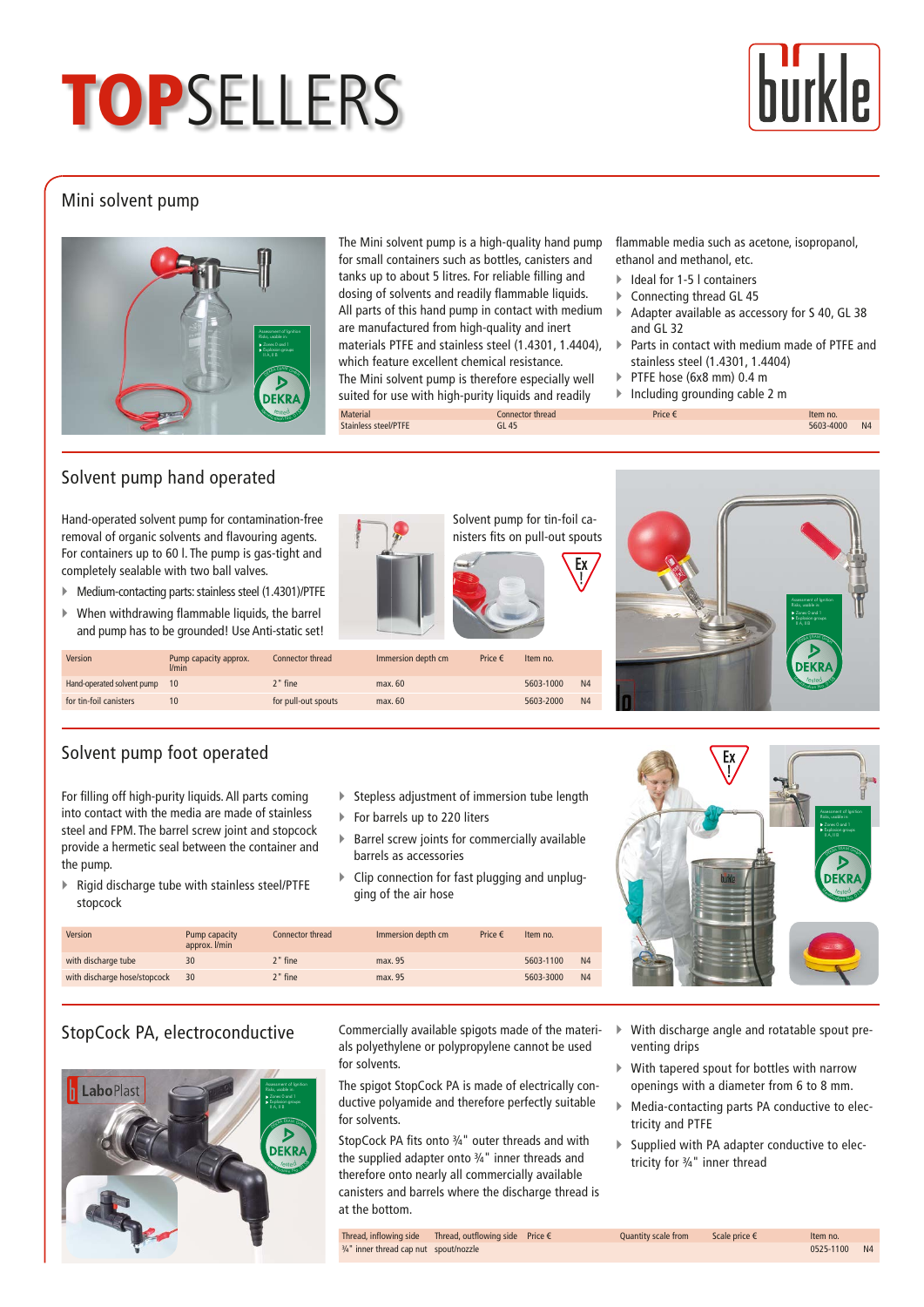# **TOPSELLERS**



# Dipping vessel

Dipping vessel for taking all-layer samples from tanks, tank wagons, water courses, water purification plants.

- $\triangleright$  With Easy-Flow, the flow optimised flow valve
- $\triangleright$  High weight (1.9 or 2.1 kg) for faster lowering
- ▶ Contents 1000 ml
- $\blacktriangleright$  Height with handles 400 mm
- ` Made of non- spark producing brass or stainless steel V2A (1.4301) for Ex area
- ▶ Explosion Categories IIA and IIB
- $\triangleright$  Tested for use in the Ex protection zone 0



#### Use

Risks, usable in: Zones 0 and 1 Explosion groups II A, II B, II C <sup>D</sup>EKR<sup>A</sup> <sup>E</sup>XA<sup>M</sup> <sup>G</sup>mb<sup>H</sup>

*<u>Contracted</u>* Of t<sup>e</sup>

'e <sup>s</sup>ted

- 1. When the dipping vessel is lowered, the liquid constantly runs through it.
- 2. When it is pulled back, both valves close automatically.
- 3. Emptying at the top via the open flaps.

| <b>Material</b> | Weight a | Dia. mm Price € | Item no.  |                |
|-----------------|----------|-----------------|-----------|----------------|
| brass           | 2100     | 82              | 5365-1000 | N <sub>4</sub> |
| AISI 304        | 1900     | 82              | 5365-2000 | N <sub>4</sub> |

# Dipping bottle Ex

Dipping bottle for testing mineral oil products Category A, Explosion Categories IIA, IIB and IIC, crude oil, liquid mineral oil products, fuels, special and test fuels, fuel oils, petroleum and liquid lubricants. Completely made from non-spark producing materials, nickel-plated

- ` Screw-off bottle head easy cleaning.
- ▶ Robust handle
- $\blacktriangleright$  High weight (3.2 kg) for fast lowering
- ▶ 1000 ml contents
- $\blacktriangleright$  Height with handles 443 mm
- $\triangleright$  Tested for use in the Ex protection zone 0



Use

- 1. Lower the dipping bottle to the required depth.
- 2. Pull chain/cable with a short, powerful jerk, the stopper opens.

Capacity ml Dia. mm Price € Item no. 1000 89 5365-3000 N4

1. Lower the dipping bottle to the required

2. Pull chain/cable with a short, powerful

jerk, the stopper opens. 3. The sample flows into the bottle 4. Raise the bottle with the chain/cable. 5. Open the Easy-Click closure, remove

- 3. The sample flows into the bottle
- 4. Raise the bottle with the chain/ cable.
- 5. Open the closure, empty the bottle

Use

depth.

the bottle

Capacity ml Dia. mm Price € Item no. 1000 148 5365-4000 N4

# Dipping bottle

Dipping bottle with glass container for sampling in sewage plants, for mud and water samples. For testing crude oil, liquid mineral oil products, fuels, special and test fuels, fuel oils, petroleum and liquid lubricants of Hazard Categories IIA and IIB. Completely made from non-spark producing materials Dipping frame made of nickel-plated brass, easy-click closure made of electrically conductive polyamide.

- ` With Easy-Click, safe and practical closure for a rapid bottle exchange
- $\blacktriangleright$  High weight (3.3 kg) for fast lowering
- ▶ Bottle made of transparent glass 1000 ml contents
- $\blacktriangleright$  Height with handles 330 mm
- ▶ Tested for use in the Ex protection zone 0



*<u>Committed No. 015</u>* t<sup>e</sup> <sup>s</sup>ted

#### **Point sampling**

*Commentested* Of t<sup>e</sup>

**DEKR** 

8

Risks, usable in: Zones 0 and 1 Explosion groups II A, II B <sup>D</sup>EKR<sup>A</sup> <sup>E</sup>XA<sup>M</sup> <sup>G</sup>mb<sup>H</sup>

- 1. Two lowering cables required: (bearer cable and hauling cable) 2. Lower the immersion cylinder to the required depth
- 3. When the target has been reached, pull on the hauling cable, the valve opens.
- 4. The sample flows into the bottle
- 5. Release the hauling cable. The valve closes. Pull the cylinder back on the bearer cable

#### **Soil sample**

- 1. Lower the immersion cylinder on the cable to the ground
- 2. The valve opens automatically because of the immersion cylinder's own weight
- 3. The sample flows into the cylinder
- 4. Pull the cylinder back on the cable, valve closes independently

| 5365-7000 N4<br>1000<br>438<br>- 75 |  | Capacity ml Dia. mm Length mm Price $\epsilon$ | Item no. |  |
|-------------------------------------|--|------------------------------------------------|----------|--|
|                                     |  |                                                |          |  |

# Immersion cylinder

Immersion cylinder for sampling crude oil, liquid mineral oil products, fuels, special and test fuels, fuel oils, petroleum and liquid lubricants in Explosion Categories IIA, IIB and IIC. Completely made from non-spark producing materials, nickel-plated

- ▶ Screw-off top enables easy cleaning.
- $\blacktriangleright$  High weight (4.1 kg) for fast lowering
- $\triangleright$  Robust handle
- $\blacktriangleright$  1000 ml contents
- $\blacktriangleright$  Height with handles 438 mm
- $\triangleright$  Tested for use in the Ex protection zone 0